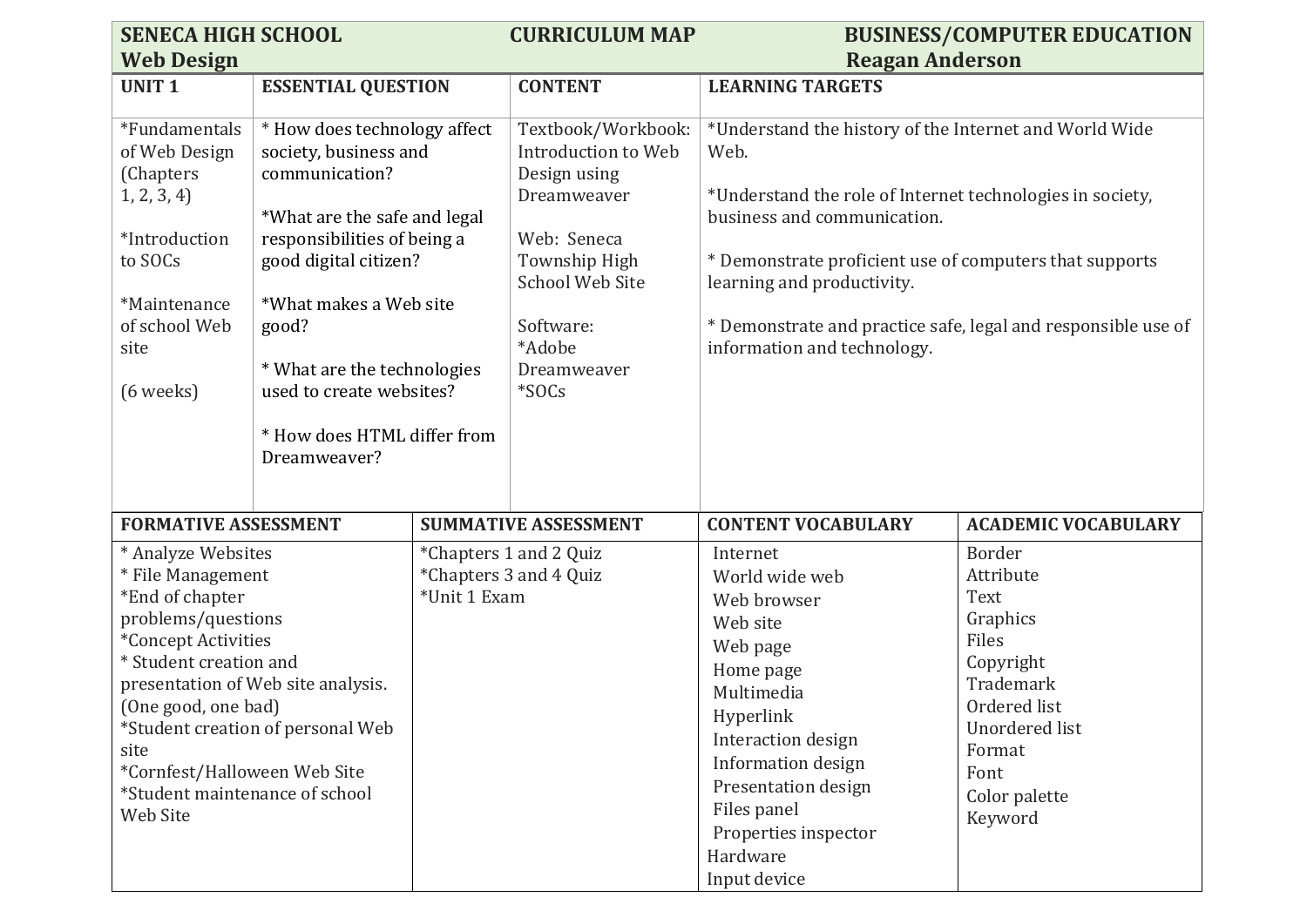|  | Output device             |  |
|--|---------------------------|--|
|  | Software                  |  |
|  | Operating system          |  |
|  | GUI                       |  |
|  | Application software      |  |
|  | Network                   |  |
|  | Local area network        |  |
|  | Wide area network         |  |
|  | Server                    |  |
|  | Clients                   |  |
|  | Folder                    |  |
|  |                           |  |
|  | Subfolder                 |  |
|  | Root folder               |  |
|  | Subpages                  |  |
|  | Internet service provider |  |
|  | Protocol                  |  |
|  | TCP/IP                    |  |
|  | <b>HTTP</b>               |  |
|  | Intranet                  |  |
|  | Extranet                  |  |
|  | URL                       |  |
|  | Domain name               |  |
|  | Search engine             |  |
|  | Boolean search            |  |
|  | Text editor               |  |
|  | External hyperlink        |  |
|  | Netiquette                |  |
|  | Commercial software       |  |
|  | Shareware                 |  |
|  | freeware                  |  |
|  | <b>HTML</b>               |  |
|  | HTML tags                 |  |
|  | Ending tag                |  |
|  | File name extension       |  |
|  | Graphic link              |  |
|  |                           |  |
|  |                           |  |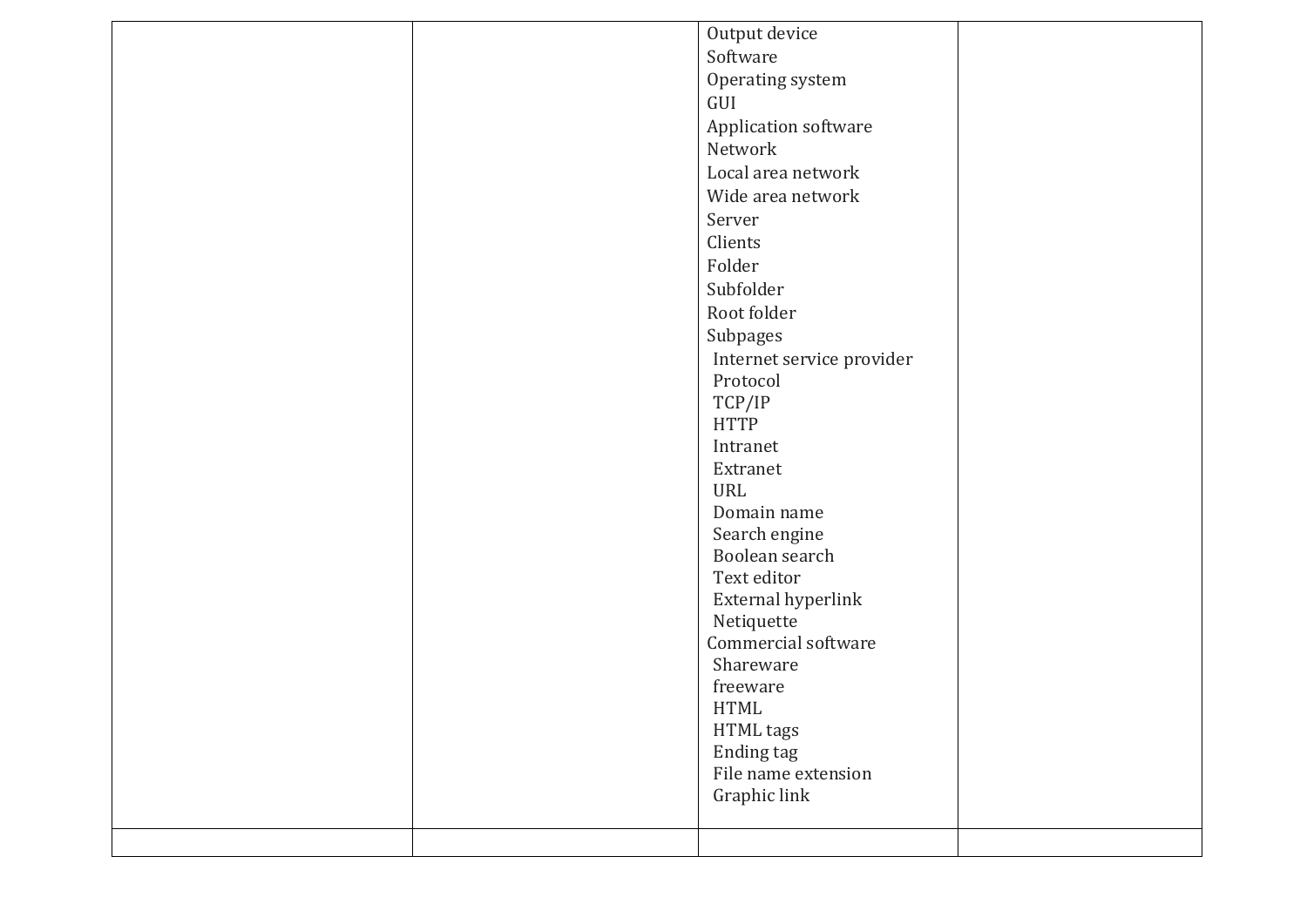| <b>STANDARDS</b> | <b>CCSSELA</b>                     | <b>CCSSM</b> | <b>NBEA</b>                       |
|------------------|------------------------------------|--------------|-----------------------------------|
|                  | NCTE 4—Use written language to     |              | I.A.2 I.B.5 I.C.4 II.A.13 II.A.14 |
|                  | communicate effectively            |              |                                   |
|                  | NCTE 5-Use different writing       |              |                                   |
|                  | process elements to communicate    |              |                                   |
|                  | effectively                        |              |                                   |
|                  | NCTE 6-Apply knowledge of          |              |                                   |
|                  | language structure and conventions |              |                                   |
|                  | to discuss text                    |              |                                   |
|                  | NCTE 7-Conduct research and        |              |                                   |
|                  | gather, evaluate, and synthesize   |              |                                   |
|                  | data to communicate discoveries    |              |                                   |
|                  | NCTE 8-Use information resources   |              |                                   |
|                  | to gather information and create   |              |                                   |
|                  | and communicate knowledge          |              |                                   |
|                  | NCTE 12-Use language to            |              |                                   |
|                  | accomplish individual purposes     |              |                                   |

| <b>SENECA HIGH SCHOOL</b>      |                                                            | <b>CURRICULUM MAP</b>                     | <b>BUSINESS/COMPUTER EDUCATION</b>                          |
|--------------------------------|------------------------------------------------------------|-------------------------------------------|-------------------------------------------------------------|
| <b>Web Design</b>              |                                                            |                                           | <b>Reagan Anderson</b>                                      |
| <b>UNIT 2</b>                  | <b>ESSENTIAL QUESTION</b>                                  | <b>CONTENT</b>                            | <b>LEARNING TARGETS</b>                                     |
|                                |                                                            |                                           |                                                             |
| <i>*Designing</i><br>Web Sites | * What are the steps in the<br>Web design process and what | Textbook/Workbook:<br>Introduction to Web | *Analyze the different types of web site structures.        |
| (Chapters)<br>5, 6, 7          | are the different site<br>structures?                      | Design using<br>Dreamweaver               | *Demonstrate the ability to create flow charts, storyboards |
|                                |                                                            |                                           | *Apply the website design process                           |
| *Maintenance                   | *How does effective page                                   | Web: Seneca                               |                                                             |
| of school Web                  | layout and consistent                                      | Township High                             | *Apply proper management and naming conventions of files    |
| site                           | navigation lead to usability?                              | <b>School Web Site</b>                    |                                                             |
|                                |                                                            |                                           | *Create a basic Web site                                    |
| $(6 \text{ weeks})$            | * How do you manage and<br>name files in Web Design?       | Software:<br>*Adobe                       |                                                             |
|                                |                                                            | Dreamweaver                               |                                                             |
|                                | * How do you use Adobe                                     | $*$ SOCs                                  |                                                             |
|                                | Dreamweaver to create a                                    |                                           |                                                             |
|                                | Web site?                                                  |                                           |                                                             |
|                                |                                                            |                                           |                                                             |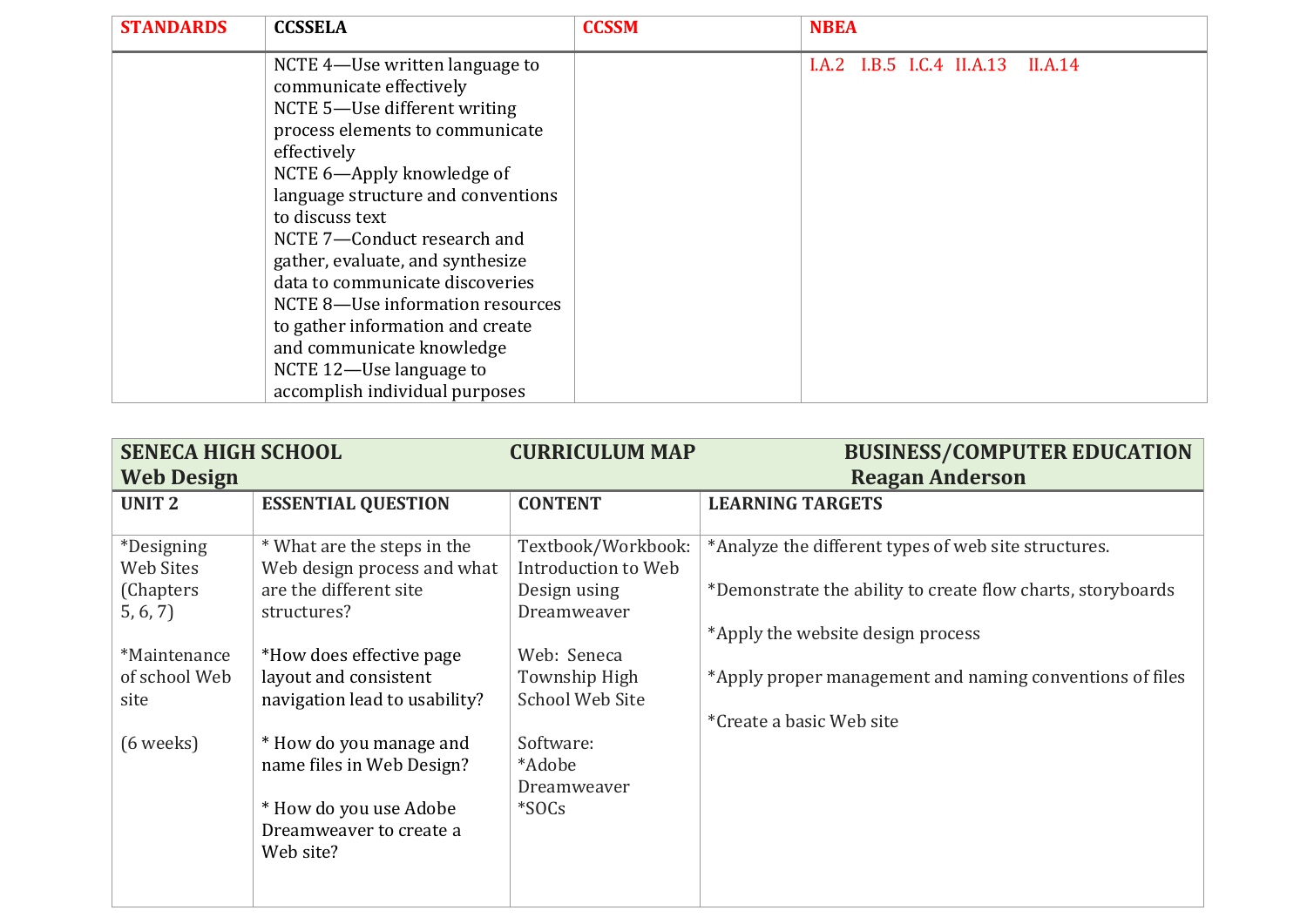| <b>FORMATIVE ASSESSMENT</b>                                     | <b>SUMMATIVE</b>  | <b>CONTENT VOCABULARY</b> | <b>ACADEMIC VOCABULARY</b> |
|-----------------------------------------------------------------|-------------------|---------------------------|----------------------------|
|                                                                 | <b>ASSESSMENT</b> |                           |                            |
| * Successful completion of                                      | Unit Exam         | navigation scheme         | <b>Mission statement</b>   |
| storyboards                                                     |                   | parent-child relationship | Alignment                  |
| *File management using proper                                   |                   | peer-to-peer relationship | Target audience            |
| naming conventions                                              |                   | story board               | Content                    |
| *End of chapter                                                 |                   | page title                | White space                |
| problems/questions                                              |                   | file name<br>Pixel        | Proximity                  |
| *End of chapter/unit projects<br>*Student creation of Web sites |                   | Screen resolution         | Template                   |
|                                                                 |                   |                           | Logo                       |
| *Graphics Collection<br>*Student maintenance of school          |                   | Title graphic<br>Columns  | Consistency                |
| <b>Web Site</b>                                                 | Rows              |                           | Repetition                 |
|                                                                 |                   | Cells                     |                            |
|                                                                 |                   | Navigation button         |                            |
|                                                                 |                   | Rollover button           |                            |
|                                                                 |                   | Footer                    |                            |
|                                                                 |                   | Page headers              |                            |
|                                                                 |                   | Color scheme              |                            |
|                                                                 |                   | Web-safe colors           |                            |
|                                                                 |                   | Typography                |                            |
|                                                                 |                   | Formatting                |                            |
|                                                                 |                   | Font                      |                            |
|                                                                 |                   | Pixel                     |                            |
|                                                                 |                   | Table                     |                            |
|                                                                 |                   |                           |                            |
|                                                                 |                   |                           |                            |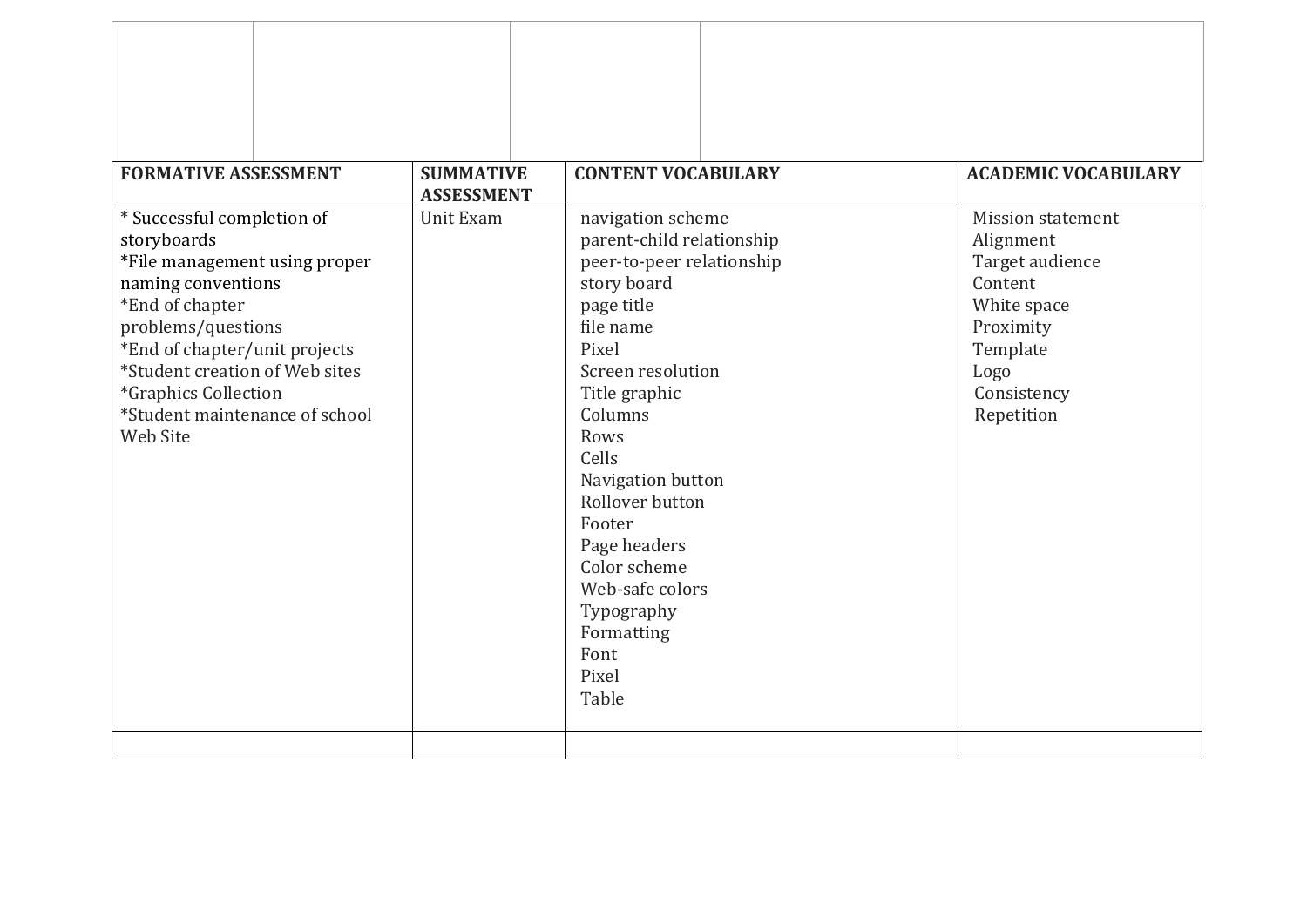| <b>STANDARDS</b> | <b>CCSSELA</b>                                                                                                                    | <b>CCSSM</b> | <b>NBEA</b>                       |
|------------------|-----------------------------------------------------------------------------------------------------------------------------------|--------------|-----------------------------------|
|                  | Reading in Science and Technical<br>Subjects 9-10.1, 4, 5<br>Writing in History, SS, Science, and<br>Technical Subjects 9-10.2, 9 |              | I.A.2 I.B.5 I.C.4 II.A.13 II.A.14 |

| <b>SENECA HIGH SCHOOL</b><br><b>Web Design</b>                                                                           |                                                                                                                                                                                                                                                                                                                        |                                       |                | <b>CURRICULUM MAP</b>                                                                                                                                                         | <b>Reagan Anderson</b>                                                                                                                                                                                                                                                                                                  | <b>BUSINESS/COMPUTER EDUCATION</b> |
|--------------------------------------------------------------------------------------------------------------------------|------------------------------------------------------------------------------------------------------------------------------------------------------------------------------------------------------------------------------------------------------------------------------------------------------------------------|---------------------------------------|----------------|-------------------------------------------------------------------------------------------------------------------------------------------------------------------------------|-------------------------------------------------------------------------------------------------------------------------------------------------------------------------------------------------------------------------------------------------------------------------------------------------------------------------|------------------------------------|
|                                                                                                                          |                                                                                                                                                                                                                                                                                                                        |                                       |                |                                                                                                                                                                               |                                                                                                                                                                                                                                                                                                                         |                                    |
| <b>UNIT3</b>                                                                                                             | <b>ESSENTIAL QUESTION</b>                                                                                                                                                                                                                                                                                              |                                       | <b>CONTENT</b> |                                                                                                                                                                               | <b>LEARNING TARGETS</b>                                                                                                                                                                                                                                                                                                 |                                    |
| *Enhancing a<br><b>Web Site</b><br>(Chapters<br>8, 9, 10<br>*Maintenance<br>of school Web<br>site<br>$(6 \text{ weeks})$ | *How does graphic design<br>affect website design?<br>*How do you use Adobe<br>Fireworks to create web<br>graphics?<br>*What are the guidelines for<br>using audio, video, and<br>animation effectively in a<br>Web site?<br>*How does interactivity make<br>Web pages different from<br>other sources of information? |                                       | Fireworks      | Textbook/Workbook:<br>* Introduction to<br>Web Design using<br>Dreamweaver<br>Web: Seneca<br>Township High<br><b>School Web Site</b><br>Software: Adobe<br>Dreamweaver, Adobe | *Analyze the elements of sound graphic design<br>*Demonstrate understanding and knowledge of the<br><b>Fireworks Interface</b><br>*Acquire the tools necessary to create graphics for Web sites<br>*Add video and audio to a Web site<br>*Add animation to a Web site<br>*Add an interactive, online form to a Web site |                                    |
| <b>FORMATIVE ASSESSMENT</b>                                                                                              |                                                                                                                                                                                                                                                                                                                        | <b>SUMMATIVE</b><br><b>ASSESSMENT</b> |                | <b>CONTENT VOCABULARY</b>                                                                                                                                                     |                                                                                                                                                                                                                                                                                                                         | <b>ACADEMIC VOCABULARY</b>         |
| *Successful creation of Web site                                                                                         |                                                                                                                                                                                                                                                                                                                        | Unit Exam                             |                | Raster graphic                                                                                                                                                                |                                                                                                                                                                                                                                                                                                                         | Label                              |
|                                                                                                                          | that includes graphics, audio, video,                                                                                                                                                                                                                                                                                  |                                       |                | Vector graphic                                                                                                                                                                |                                                                                                                                                                                                                                                                                                                         | Field                              |
| animation, and form                                                                                                      |                                                                                                                                                                                                                                                                                                                        |                                       |                | <b>GIF</b>                                                                                                                                                                    |                                                                                                                                                                                                                                                                                                                         | Form                               |
| *Happy Holidays Web Site                                                                                                 |                                                                                                                                                                                                                                                                                                                        |                                       |                | <b>JPEG</b>                                                                                                                                                                   |                                                                                                                                                                                                                                                                                                                         | Layer                              |
|                                                                                                                          | *Business Web Site-Partner work                                                                                                                                                                                                                                                                                        |                                       |                | <b>BMP</b>                                                                                                                                                                    |                                                                                                                                                                                                                                                                                                                         | Video                              |
| *End of chapter                                                                                                          |                                                                                                                                                                                                                                                                                                                        |                                       |                | <b>PNG</b>                                                                                                                                                                    |                                                                                                                                                                                                                                                                                                                         | Audio                              |
| problems/questions                                                                                                       |                                                                                                                                                                                                                                                                                                                        |                                       |                | Cropping                                                                                                                                                                      |                                                                                                                                                                                                                                                                                                                         | Multimedia                         |
| *End of chapter/unit projects                                                                                            |                                                                                                                                                                                                                                                                                                                        |                                       |                | Resizing                                                                                                                                                                      |                                                                                                                                                                                                                                                                                                                         | Animation                          |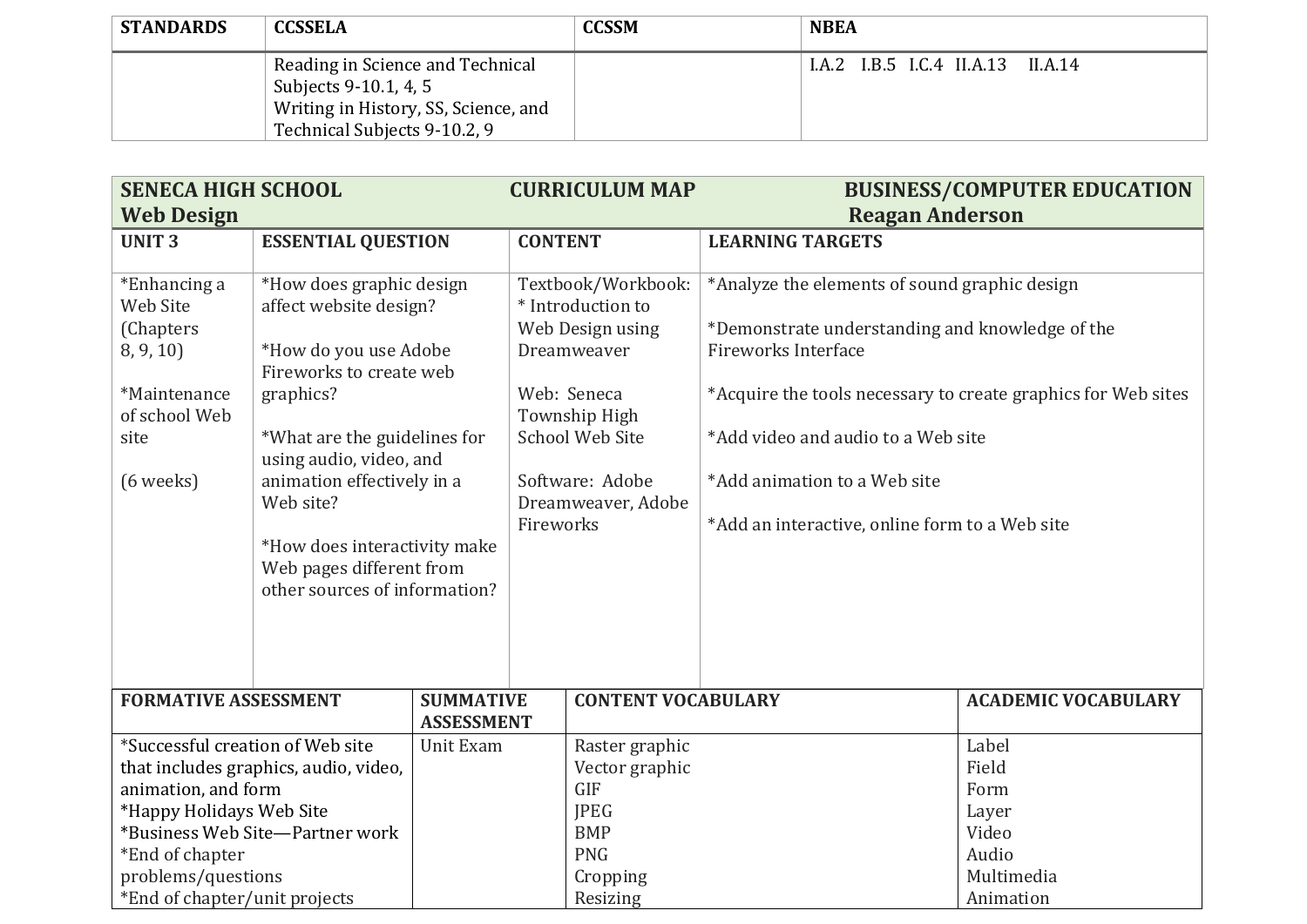| *Student maintenance of school<br>Web Site | Resampling<br>Image map<br>Hotspot<br>Thumbnail<br>Script<br>Interactivity<br>Rollover button<br>Banner ad<br>Jump menu |  |
|--------------------------------------------|-------------------------------------------------------------------------------------------------------------------------|--|
|                                            |                                                                                                                         |  |

| <b>STANDARDS</b> | <b>CCSSELA</b>                                                                                                                    | <b>CCSSM</b> | <b>NBEA</b>                       |
|------------------|-----------------------------------------------------------------------------------------------------------------------------------|--------------|-----------------------------------|
|                  | Reading in Science and Technical<br>Subjects 9-10.1, 4, 5<br>Writing in History, SS, Science, and<br>Technical Subjects 9-10.2, 9 |              | I.A.2 I.B.5 I.C.4 II.A.13 II.A.14 |

| <b>SENECA HIGH SCHOOL</b> |                                                         | <b>CURRICULUM MAP</b>            | <b>BUSINESS/COMPUTER EDUCATION</b>                           |
|---------------------------|---------------------------------------------------------|----------------------------------|--------------------------------------------------------------|
| <b>Web Design</b>         |                                                         |                                  |                                                              |
| UNIT <sub>4</sub>         | <b>ESSENTIAL QUESTION</b>                               | <b>CONTENT</b>                   | <b>LEARNING TARGETS</b>                                      |
|                           |                                                         |                                  |                                                              |
| The Web Site              | * What communication skills<br>are needed to create and | Textbook:<br>Introduction to Web | * Understand the client's needs and requirements             |
| Development<br>Process    | implement a client's website?                           |                                  | *Define a design and plan for the client's website project   |
| Chapters                  |                                                         | Design using<br>Dreamweaver      |                                                              |
| $11 - 15$                 | * What are the challenges of                            |                                  | *Define technical requirements for the client's website      |
|                           | working with a client and                               | Web: Seneca                      |                                                              |
| (4 weeks)                 | how does one produce a final                            | Township High                    | *Gather content from the client for their website            |
|                           | Website that creates a                                  | <b>School Web Site</b>           |                                                              |
|                           | satisfied client?                                       |                                  | *Work collaboratively with the client to build their website |
|                           |                                                         | Software: Adobe                  |                                                              |
|                           | * What are the project                                  | Dreamweaver, Adobe               | *Revise the site based on the Client's feedback              |
|                           | management skills required                              | Fireworks                        |                                                              |
|                           | to develop a website for a                              |                                  |                                                              |
|                           | client?                                                 |                                  |                                                              |
|                           |                                                         |                                  |                                                              |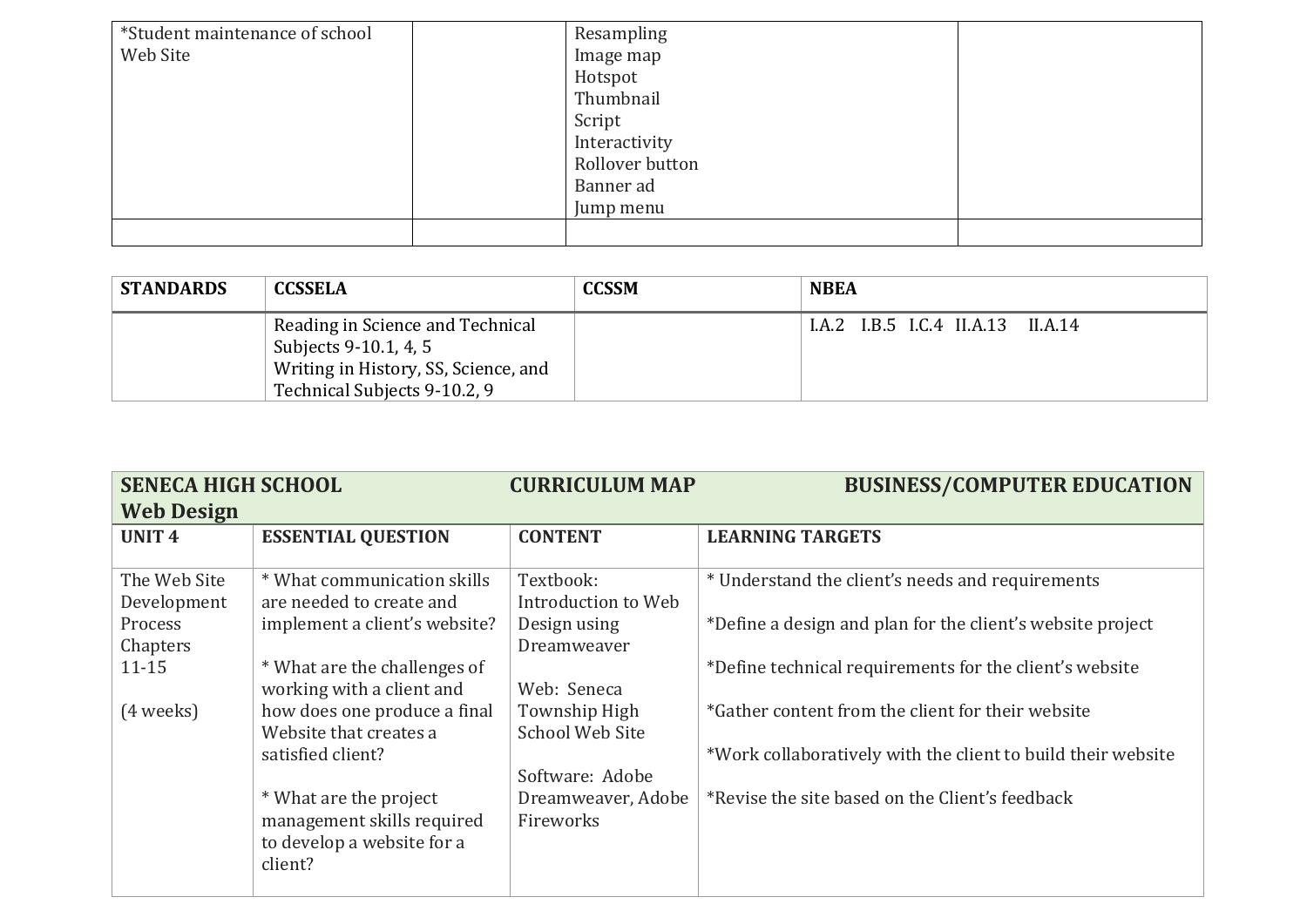| * How does one create a client<br>website development and<br>production plan?<br>*How does one identify the<br>client's goals, design and<br>technical requirements and<br>main content?<br>*What are the Web site<br>testing procedures? |                                |                           |                               |
|-------------------------------------------------------------------------------------------------------------------------------------------------------------------------------------------------------------------------------------------|--------------------------------|---------------------------|-------------------------------|
| <b>FORMATIVE ASSESSMENT</b>                                                                                                                                                                                                               | <b>SUMMATIVE</b>               | <b>CONTENT VOCABULARY</b> | <b>ACADEMIC VOCABULARY</b>    |
| *Successful creation of Client Web                                                                                                                                                                                                        | <b>ASSESSMENT</b><br>Unit Exam | Source control            | Client                        |
| site that includes graphics, audio,                                                                                                                                                                                                       |                                | Remote server             | Client liaison representative |
| video, animation, and form                                                                                                                                                                                                                |                                | e-commerce                | Project manager               |
| *End of chapter                                                                                                                                                                                                                           |                                | business-to-business      | Milestone                     |
| problems/questions                                                                                                                                                                                                                        |                                | business-to consumer      | Scope                         |
| *End of chapter/unit projects                                                                                                                                                                                                             |                                | CSS                       | Target market                 |
| *Student maintenance of school                                                                                                                                                                                                            |                                | Internal style sheet      | <b>Budget</b>                 |
| Web Site                                                                                                                                                                                                                                  |                                | External style sheet      | Privacy                       |
|                                                                                                                                                                                                                                           |                                | Feedback form             | Privacy policy                |
|                                                                                                                                                                                                                                           |                                | Text area                 | Security                      |
|                                                                                                                                                                                                                                           |                                | Radio button              | Table of contents             |
|                                                                                                                                                                                                                                           |                                | Check box                 | Frequently asked questions    |
|                                                                                                                                                                                                                                           |                                | Cookie                    | Newsletter                    |
|                                                                                                                                                                                                                                           |                                | Data encryption           | Blog                          |
|                                                                                                                                                                                                                                           |                                | Accessibility             | <b>Bulletin board</b>         |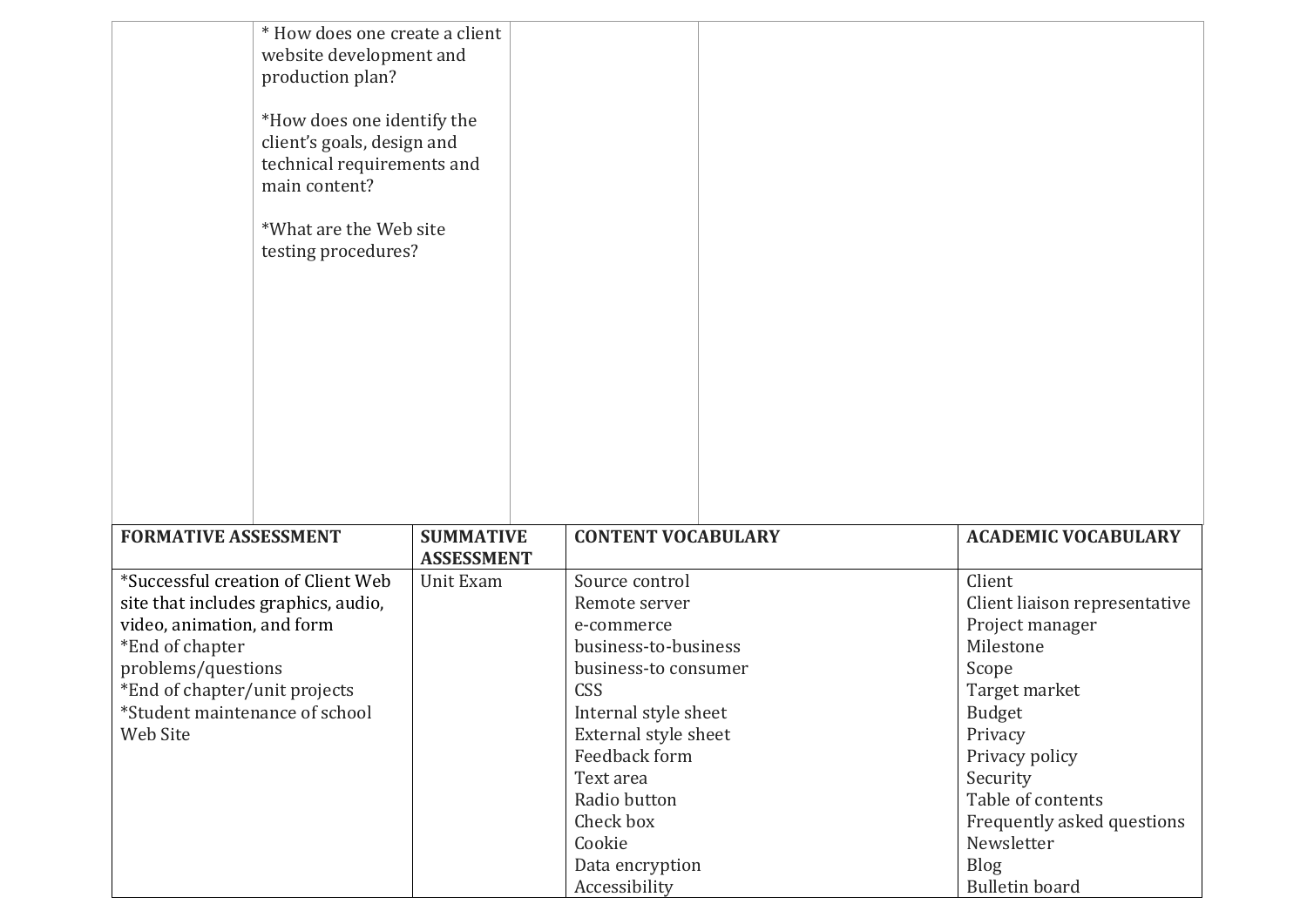| Hit counter<br>Database<br>Record<br>Site map<br>Frame<br>Frameset<br>Web server<br>Web host<br>Host<br><b>FTP</b> | Accessibility standards<br>Alternative text<br>Tracking software<br>Search capabilities<br>Named anchor | Guest book<br>Publish<br>Case sensitive<br>Download<br>Upload<br>Publicize<br>Spam<br>Backup<br>File management<br>password |
|--------------------------------------------------------------------------------------------------------------------|---------------------------------------------------------------------------------------------------------|-----------------------------------------------------------------------------------------------------------------------------|
|                                                                                                                    |                                                                                                         |                                                                                                                             |

| <b>STANDARDS</b> | <b>CCSSELA</b>                                                                                                                    | <b>CCSSM</b> | <b>NBEA</b>                       |
|------------------|-----------------------------------------------------------------------------------------------------------------------------------|--------------|-----------------------------------|
|                  | Reading in Science and Technical<br>Subjects 9-10.1, 4, 5<br>Writing in History, SS, Science, and<br>Technical Subjects 9-10.2, 9 |              | I.A.2 I.B.5 I.C.4 II.A.13 II.A.14 |

| <b>SENECA HIGH SCHOOL</b> |                           | <b>CURRICULUM MAP</b> | <b>BUSINESS/COMPUTER EDUCATION</b>                     |  |  |  |  |
|---------------------------|---------------------------|-----------------------|--------------------------------------------------------|--|--|--|--|
| <b>Web Design</b>         |                           |                       |                                                        |  |  |  |  |
| <b>UNIT 5</b>             | <b>ESSENTIAL QUESTION</b> | <b>CONTENT</b>        | <b>LEARNING TARGETS</b>                                |  |  |  |  |
|                           |                           |                       |                                                        |  |  |  |  |
| Advanced                  | * Why is understanding    | Textbook:             | * Create and format a basic table using HTML           |  |  |  |  |
| <b>HTML</b>               | advanced HTML important?  | Introduction to Web   |                                                        |  |  |  |  |
| Chapters 16-17            |                           | Design using          | * Create and format a frames-based Web page using HTML |  |  |  |  |
|                           |                           | Dreamweaver           |                                                        |  |  |  |  |
| (2 weeks)                 |                           |                       | * Create and format a form using HTML                  |  |  |  |  |
|                           |                           | Web: Seneca           |                                                        |  |  |  |  |
|                           |                           | Township High         |                                                        |  |  |  |  |
|                           |                           | School Web Site       |                                                        |  |  |  |  |
|                           |                           |                       |                                                        |  |  |  |  |
|                           |                           |                       |                                                        |  |  |  |  |